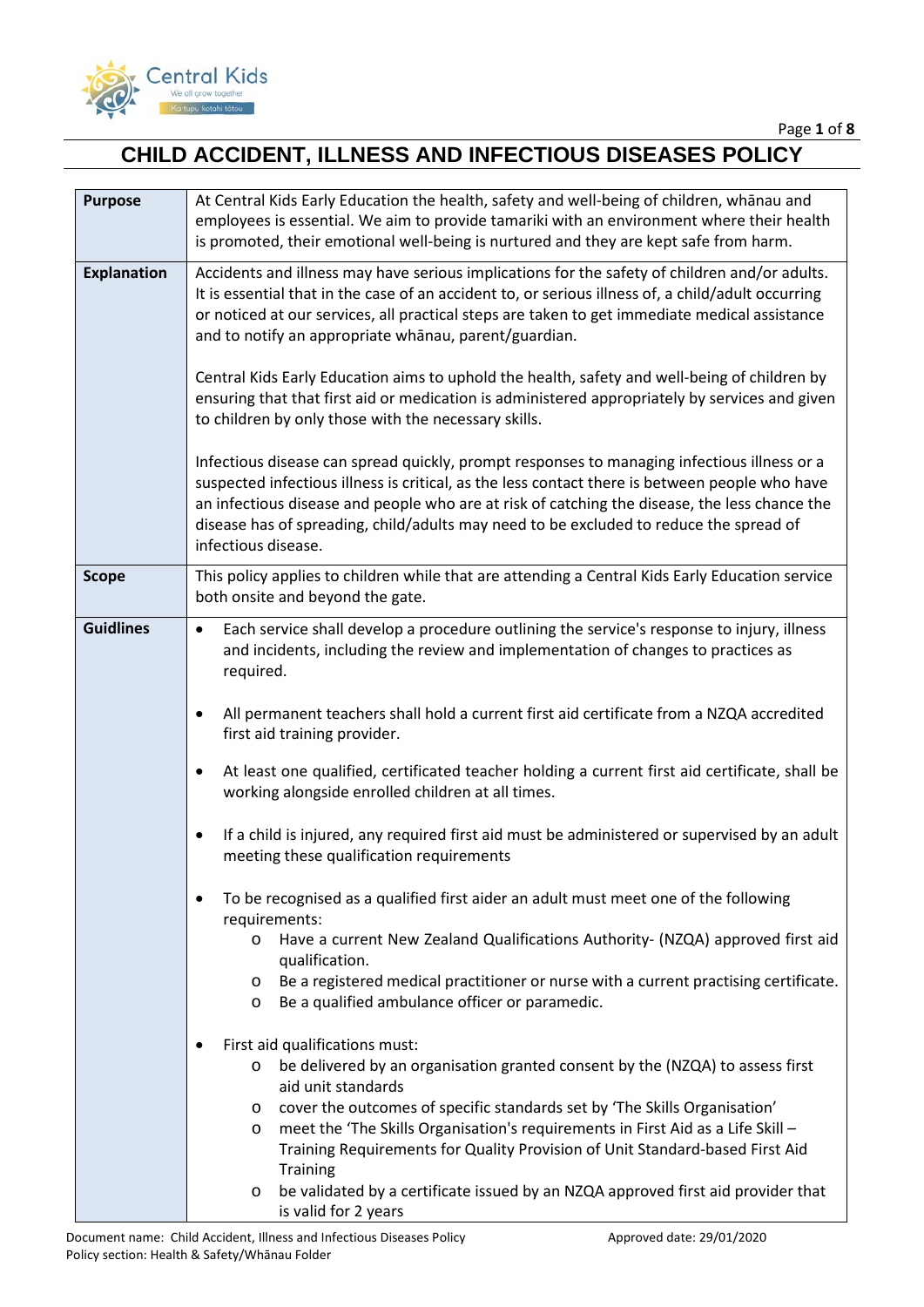

| Central Kids Early Education teachers/adults holding a first aid certificate must complete<br>$\bullet$<br>a refresher course with a registered first aid training provider every 2 years to ensure<br>their first aid certificate remains current.                                                                                                                                                                                                                                                                                                                                                            |
|----------------------------------------------------------------------------------------------------------------------------------------------------------------------------------------------------------------------------------------------------------------------------------------------------------------------------------------------------------------------------------------------------------------------------------------------------------------------------------------------------------------------------------------------------------------------------------------------------------------|
| All services shall maintain a first aid kit that is locked or inaccessible to children; is easily<br>$\bullet$<br>recognisable and readily accessible by adults; and is equipped to the standards of the<br>Education (Early Childhood Centres) Regulations 2008 at all times.                                                                                                                                                                                                                                                                                                                                 |
| Medicines must be stored safely and appropriately, and disposed of, or sent home with<br>$\bullet$<br>a parent (if supplied in relation to a specific child) after the specified time. Appendix 3:<br>Categories of medicine for criterion HS28 contains more information on the categories<br>of medicine and how these should be managed.                                                                                                                                                                                                                                                                    |
| The service should have a space available (away from where food is stored, prepared,<br>$\bullet$<br>or eaten) where a sick person can:<br>be temporarily kept at a safe distance from other children (to prevent cross-<br>$\circ$<br>infection);<br>lie down comfortably; and<br>$\circ$<br>be supervised, until the child can be collected by an authorised person<br>$\circ$                                                                                                                                                                                                                               |
| Any child suffering from an infectious disease as referred to in the Appendix 2: Infectious<br>$\bullet$<br>Diseases schedule or an illness or other condition affecting the child's health, may be<br>excluded from attending the service by the CEO, COO or the Medical Officer of Health.<br>For support and guidance on managing these and other illnesses click here for more<br>information.                                                                                                                                                                                                             |
| The Kaiwhakaako shall inform/consult the Kaiarataki if any child is excluded from<br>$\bullet$<br>attending by the Medical Officer of Health or they are concerned about the health of any<br>child or potential spread of infection/disease.                                                                                                                                                                                                                                                                                                                                                                  |
| Making the decision about a child returning to the service after an illness will take into<br>٠<br>account the exclusion periods for notifiable infectious diseases and the apparent<br>wellness of the child. Health Ed is a catalogue of free health resources brought to you by<br>the Health Promotion Agency (HPA) and the Ministry of Health. The public health<br>resources on this website support healthier New Zealand communities. These resources<br>are designed to enable parents and teachers to make informed decisions about keeping<br>themselves and those they care about well             |
| If a child in an early childhood service develops a vaccine preventable disease (except<br>٠<br>tetanus), then all other children who have not been immunised against that disease are<br>at risk. In case of an outbreak of one of these diseases (e.g., measles or whopping<br>cough), early childhood services and the Medical officer of Health have the authority to<br>require that the child with the illness remains at home to prevent the spread of infection<br>(Under the Education Act 1989, section 19 and the Health - Infectious and Notifiable<br>Diseases Regulations, 1966, regulation 14). |
| Doctors are required to notify their local Medical Officer of Health if they suspect that a<br>٠<br>person has a notifiable disease, which includes most of the immunisation schedule<br>diseases. The Medical Officer of Health, or their representative, can look at the early                                                                                                                                                                                                                                                                                                                               |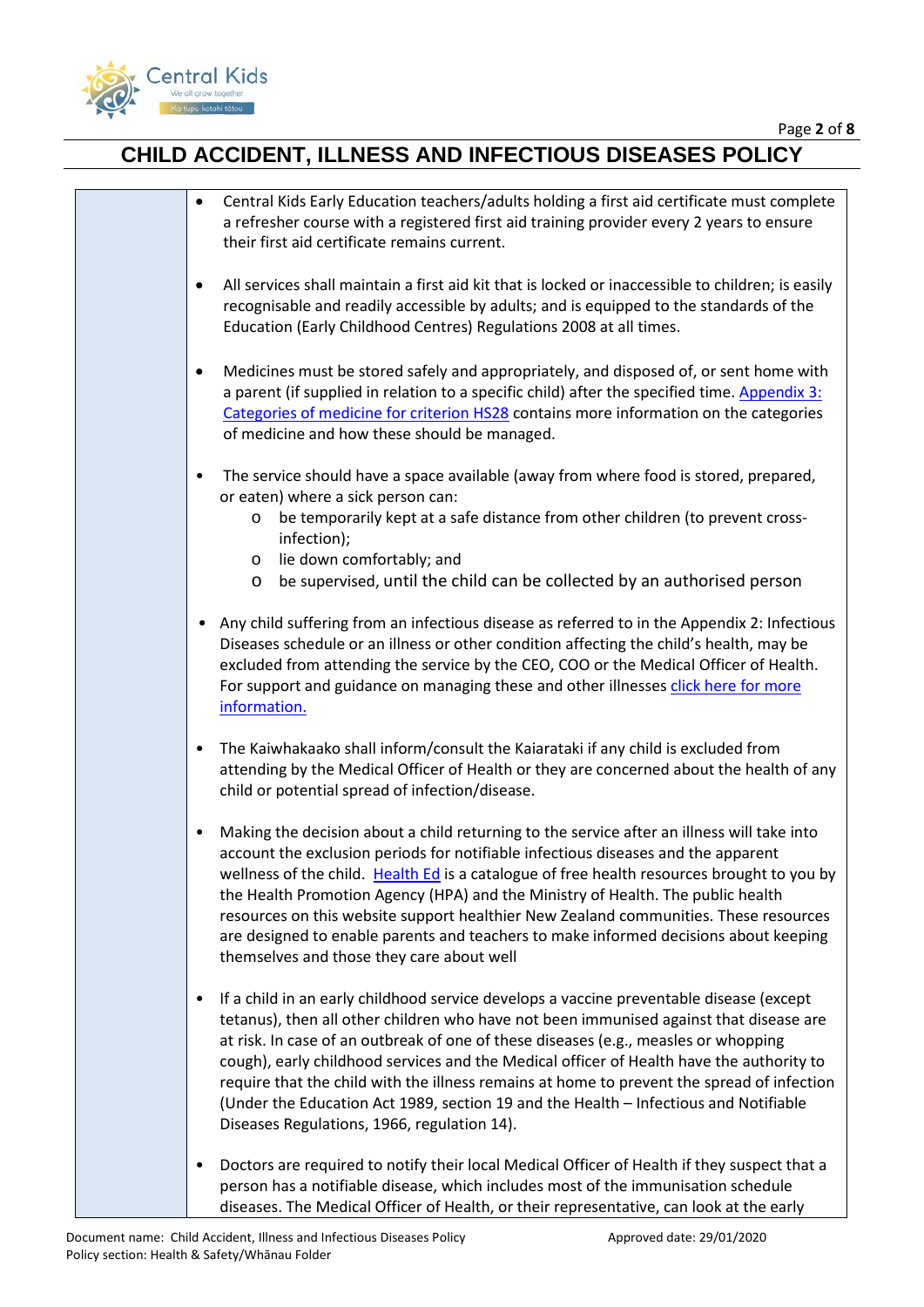

|                                    | childhood service or school immunisation register to identify children who are not<br>immunised or do not have an Immunisation Certificate. The Medical Officer of Health<br>will then contact the parents or guardians of these children and offer immunisation to<br>protect the children and prevent the spread of infection.<br>Unimmunised children exposed to measles, diphtheria and whooping cough under<br>$\bullet$<br>certain circumstances are required by regulation to be excluded from an early childhood<br>service. When the Medical Officer of Health has identified those who should stay at<br>home, it then becomes the responsibility of parents and early childhood service to<br>comply.                                                                                                                                                                                                                                                                               |
|------------------------------------|------------------------------------------------------------------------------------------------------------------------------------------------------------------------------------------------------------------------------------------------------------------------------------------------------------------------------------------------------------------------------------------------------------------------------------------------------------------------------------------------------------------------------------------------------------------------------------------------------------------------------------------------------------------------------------------------------------------------------------------------------------------------------------------------------------------------------------------------------------------------------------------------------------------------------------------------------------------------------------------------|
| <b>References</b>                  |                                                                                                                                                                                                                                                                                                                                                                                                                                                                                                                                                                                                                                                                                                                                                                                                                                                                                                                                                                                                |
| <b>Standards</b>                   | Education (Early Childhood Services) Regulations 2008: #46<br><b>Education (Early Childhood Services) Regulations: #57</b><br><b>Licensing Criteria for Centre-Based ECE Services</b><br><b>PF27 Isolation Area</b><br>PF28 First Aid Kit<br>$\bullet$<br>HS12 Hazard and risk management<br><b>HS25 First Aid Qualifications</b><br><b>HS26 Response to infectious illnesses</b><br>HS27 Medical assistance and incident management<br><b>HS28 Medicine Administration</b><br><b>HS29 Medicine Training</b><br><b>HS34 Incident notification to the Ministry of Education</b><br>Appendix 1: First aid requirements for criterion PF28<br>Appendix 2: Infectious diseases for criterion HS26<br>Appendix 3: Categories of medicine for criterion HS28<br>What needs to be notified in the Education Sector?<br><b>Illness and Injury Management Factsheet</b><br><b>First Aid Certificate Requirements</b><br><b>Immunisation Guidelines for Early Childhood Services and Primary Schools</b> |
| <b>Service</b><br><b>Documents</b> | Occupational Health & Safety manual<br><b>Health and Safety Policy</b><br><b>Archive Policy</b><br>Accident, Incident and Near Miss Form<br><b>Medication Administration Form</b><br>Medication Administration Category i Form<br>First Aid Kit and Spill Bucket Contents<br>Child Accident Review Form<br>Accident, Illness and Incident Procedure<br>Changing Children Procedure                                                                                                                                                                                                                                                                                                                                                                                                                                                                                                                                                                                                             |
| <b>Policy</b><br><b>Review</b>     | Central Kids may amend and vary its policies from time to time at Central Kids discretion and<br>employees are required to observe such policies.                                                                                                                                                                                                                                                                                                                                                                                                                                                                                                                                                                                                                                                                                                                                                                                                                                              |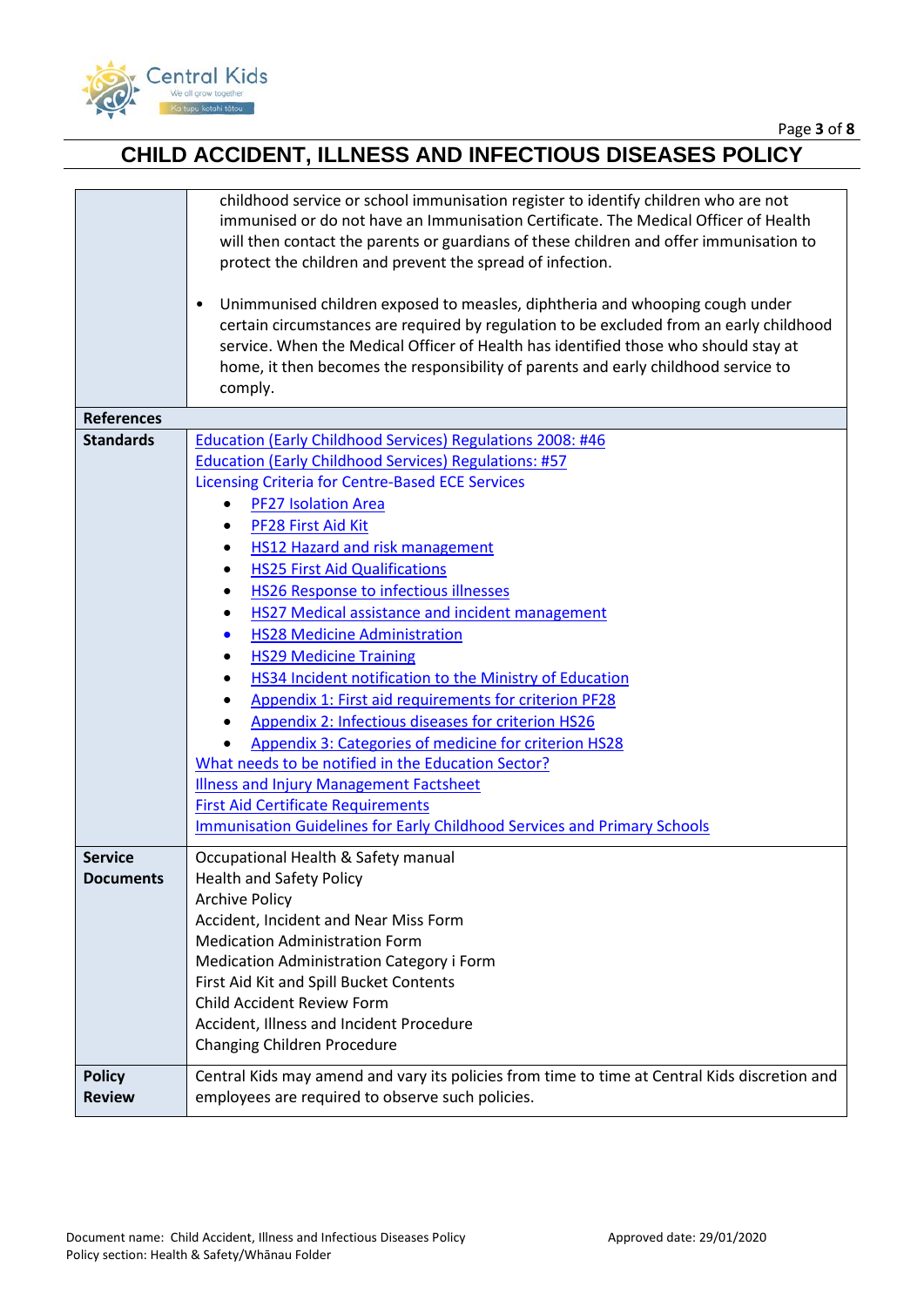



#### **Child Accidents and Illnesses**



Each quarter review the documented incidents of accident, illness and near miss reviews by looking for trends, patterns and anomalies so that controls may be put in place to eliminate, isolate or minimise hazards.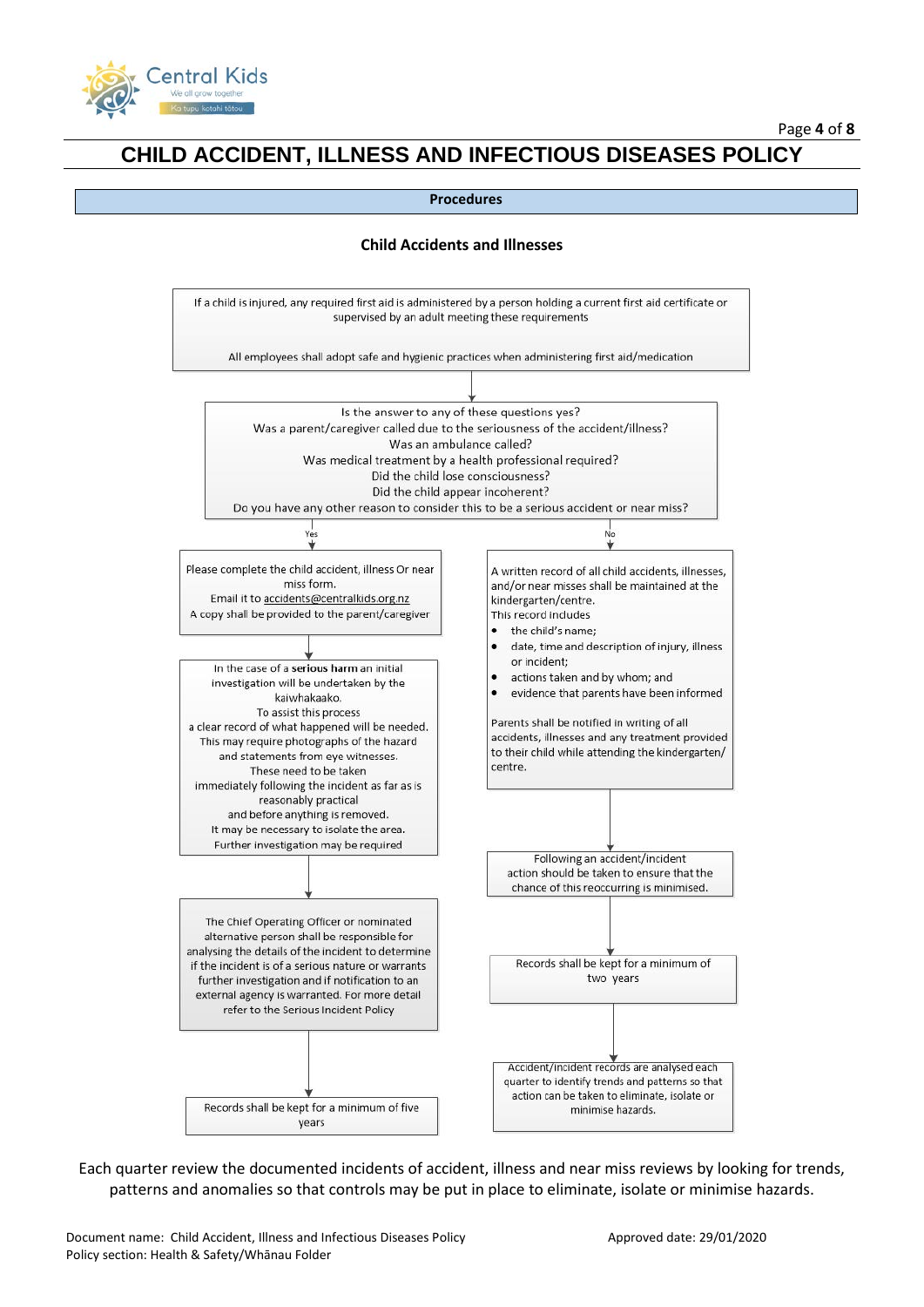

### **First Aid Certificates**

Basic first aid can be administered by any of our employees – the key is that a trained first aider is on the premises to provide supervison

Support staff are not required to hold a first aid qualification but may do so at their own or the services expense. Support staff are then welcome to attend a refresher held in Putaruru (where there are available spaces).

> If a teacher is unable to attend the refresher in Putaruru, they can attend one in their local area during their own time i.e. weekends or after session. A subsidy will be paid to the staff member upon receipt of an invoice; if the cost is greater the remainder of the amount is the teacher's responsibility

Certificated Teachers require a current first aid certificate to be employed by Central Kids Early Education as teachers – this is the individual teachers responsibility.

> A refresher is provided at Te Mātauranga o Korekore, Putaruru by Central Kids Early Education – as a measure of our support to ensure current certificates are held by teachers at all our services.

There is a 3-month grace period from when a first aid certificate expires to the time needed for renewal

[Taonga Mokopuna have produced a video learning series.](http://www.rph.org.nz/public-health-topics/early-childhood-centres/taonga-mokopuna/) Their public health advisors work with centres across the Wellington region and have created this series from their experience of working with and supporting centres closely.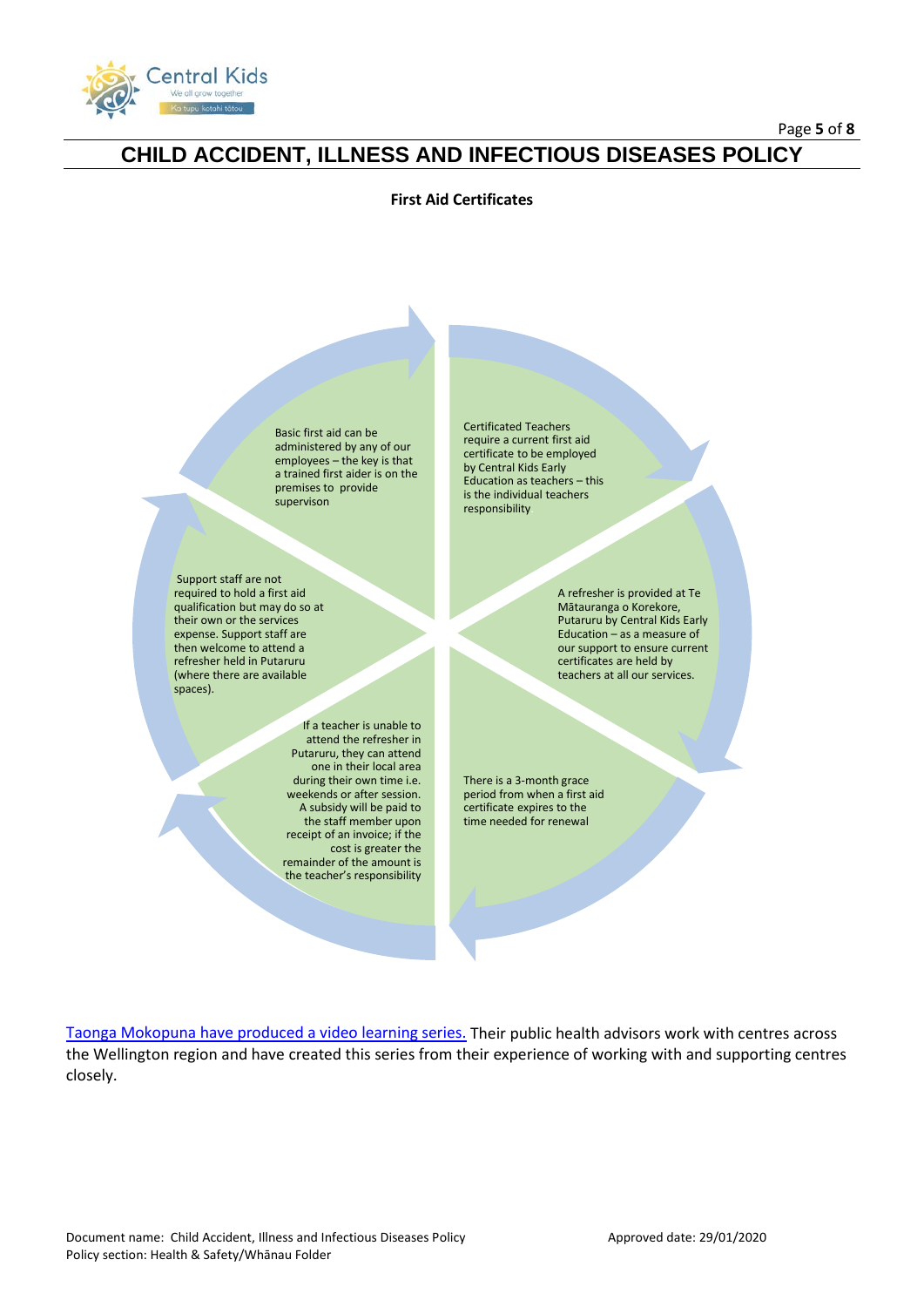

#### **Illness**



Get help quickly from a doctor if your baby or young child shows any of the signs listed below. Learn CPR (rescue breathing) to be prepared for emergencies.

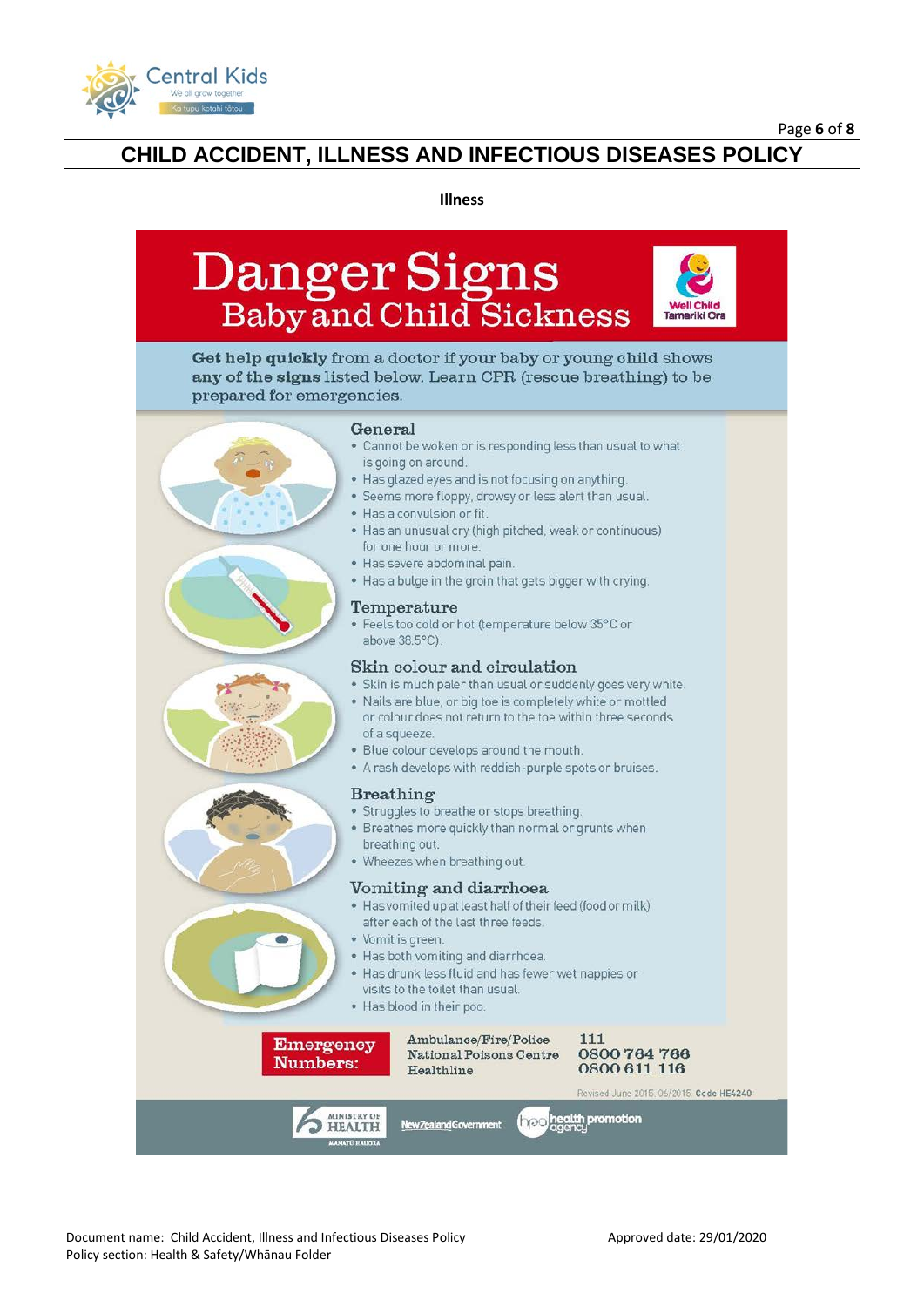

Page **7** of **8**

## **CHILD ACCIDENT, ILLNESS AND INFECTIOUS DISEASES POLICY**

### **When should children stay away from the service?**

In general children should stay away from an early childhood service when they are ill and causing concern or:

- have no interest in activities or play
- have little energy want or need to sleep or rest for long periods
- cry easily, are irritable or in pain
- constantly want to be held and comforted, are 'clingy'
- have a fever
- have diarrhoea or vomiting.

### **What to do if children become ill while at the service**

Send them home as soon as possible. Recommend that they stay at home until well again.

- If a child cannot go home immediately, keep them away from others, stay with them at all times, and give them plenty of clear fluids to drink (water). Keep them cool if there is a fever and warm if they are cold.
- Assess the child's illness. If a parent or caregiver is not available and the child seems to be becoming more ill, arrange for the child to be seen by a doctor.
- If you know what is causing the illness, make sure the child or staff member stays away for the recommended (or required) time.
- If you are not sure, but think the illness may be infectious, contact the Public Health Unit for information and advice.

### **Preventing spread of illness to others**

- If the illness is infectious, contact the parents or caregivers of children with low immunity. They may want to keep their children at home until the risk of illness is over.
- If other children develop the illness, take a careful look at the hygiene and cleaning routines used at your service:
	- o make sure everyone is washing their hands thoroughly before eating and after using the toilet
	- o check the nappy changing procedure and make sure that all staff are following it carefully
	- o look at the cleaning programme, including the cleaning of toys, bedding, equipment, and frequently handled fixtures and fittings such as door handles, toilet flush buttons and taps and improve the programme if necessary.
	- o wash children and wipe noses with disposable wipes or cloths that are used only once.
	- o make sure that any sores and weeping cuts, spots and scratches are covered at all times in all environments, and encourage children not to scratch or pick at them. If these wounds cannot be covered, the child or staff member should stay at home until they have healed.
	- o make sure that staff wear gloves and use disinfectant to clean up spills, or blood or other body fluids.
	- o check that cups and eating utensils are washed thoroughly in hot water.
- Keep the immunisation register up to date.
- Contact your public health service for more information and advice